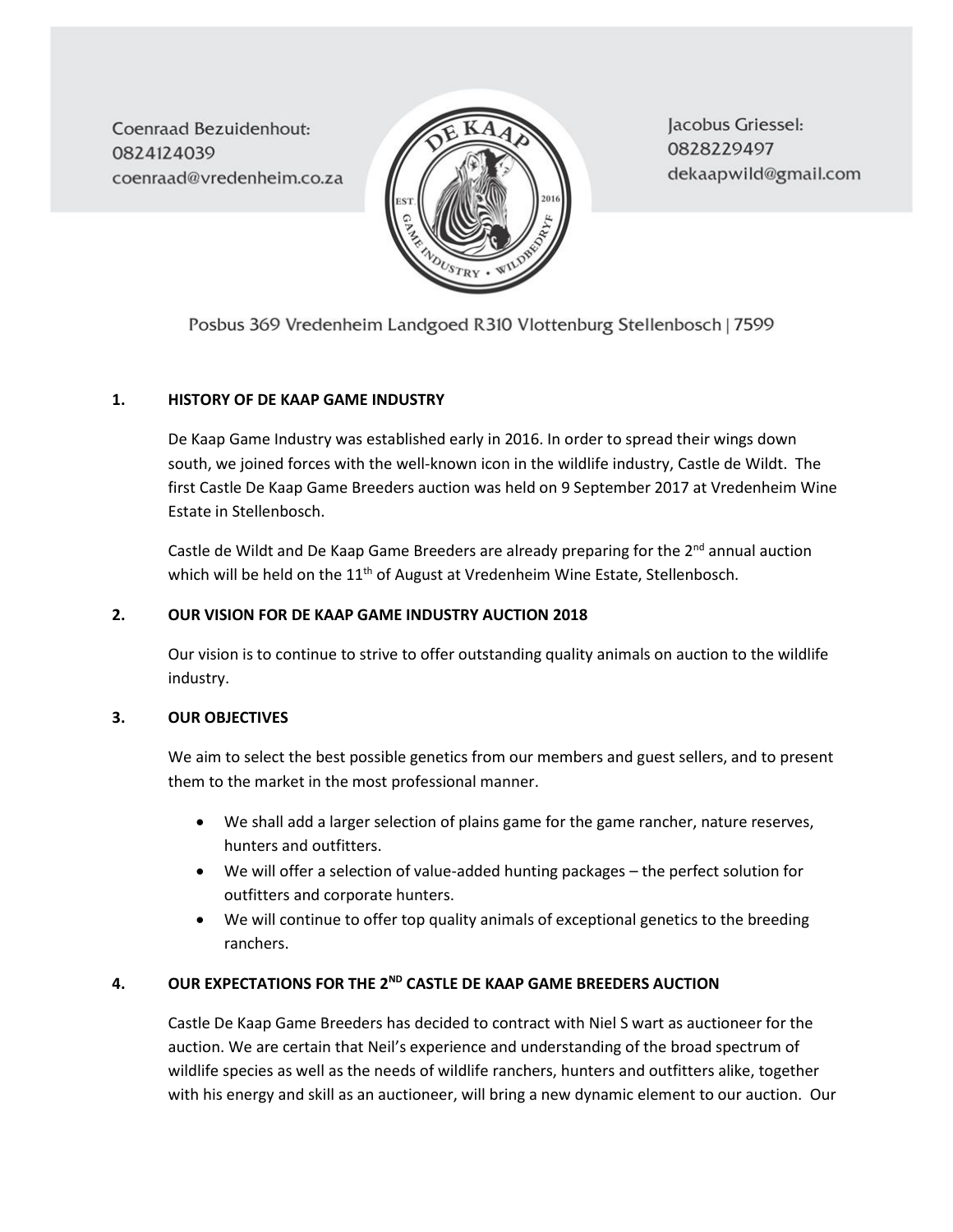relationship with the prestigious Castle de Wildt Game Breeders are growing stronger every year and we are once again looking forward to presenting an outstanding auction – the BIGGEST game auction in the Western Cape!

### **5. PURCHASE PRICE - WHAT YOU SHOULD EXPECT**

The market dictates! Expect to get out what you put in! If you have outstanding animals on auction, we are almost sure that you will get the right price for them. If your animals are still young, or of a lesser quality, prepare to accept the price offered. We have a lot of trust in our auctioneer, and he will do his utmost best to get the best possible price for you. We would like to advise you to get into contact with the De Kaap Group (Jacobus or Coenraad) timeously and to make appointments with them to come and see your animals on your farm prior to the auction.

**Before any animal is accepted for the auction, consensus between the parties must be reached in terms of price expectation and floor prices.**

### **6. PRE-AUCTION SOCIAL EVENT - MEET AND GREET BRAAI FOR SELLERS & GUESTS**

We are planning an informal social gathering for buyers and sellers on Friday, the 10th of August at Vredenheim Wine Estate from 18:30 – 22:00, when the bar closes.

We will prepare individual invitations for each member, which you may use to invite your guests to the pre-auction social as well as to the auction.

### **7. TARGET MARKETS**

The best marketing strategy at present is one-on-one marketing. We would therefor advise you to:

- Identify potential buyers for your animals make use of your community to find them!
- Make appointments with them and promote your animals to them. If you wish for someone from Castle de Wildt or De Kaap to accompany you to such a meeting, please feel free to contact:

#### **8. MARKETING METHODS**

#### **Print and electronic advertising:**

• Generic advertising will be placed in Wildlife magazines (Wild en Jag,), as well as on industry related social media platforms.

#### **Banner campaign:**

We have banners which will display the best selection of animals from the entries received and generically advertise the auction. These banners attract the attention of the traffic passing by.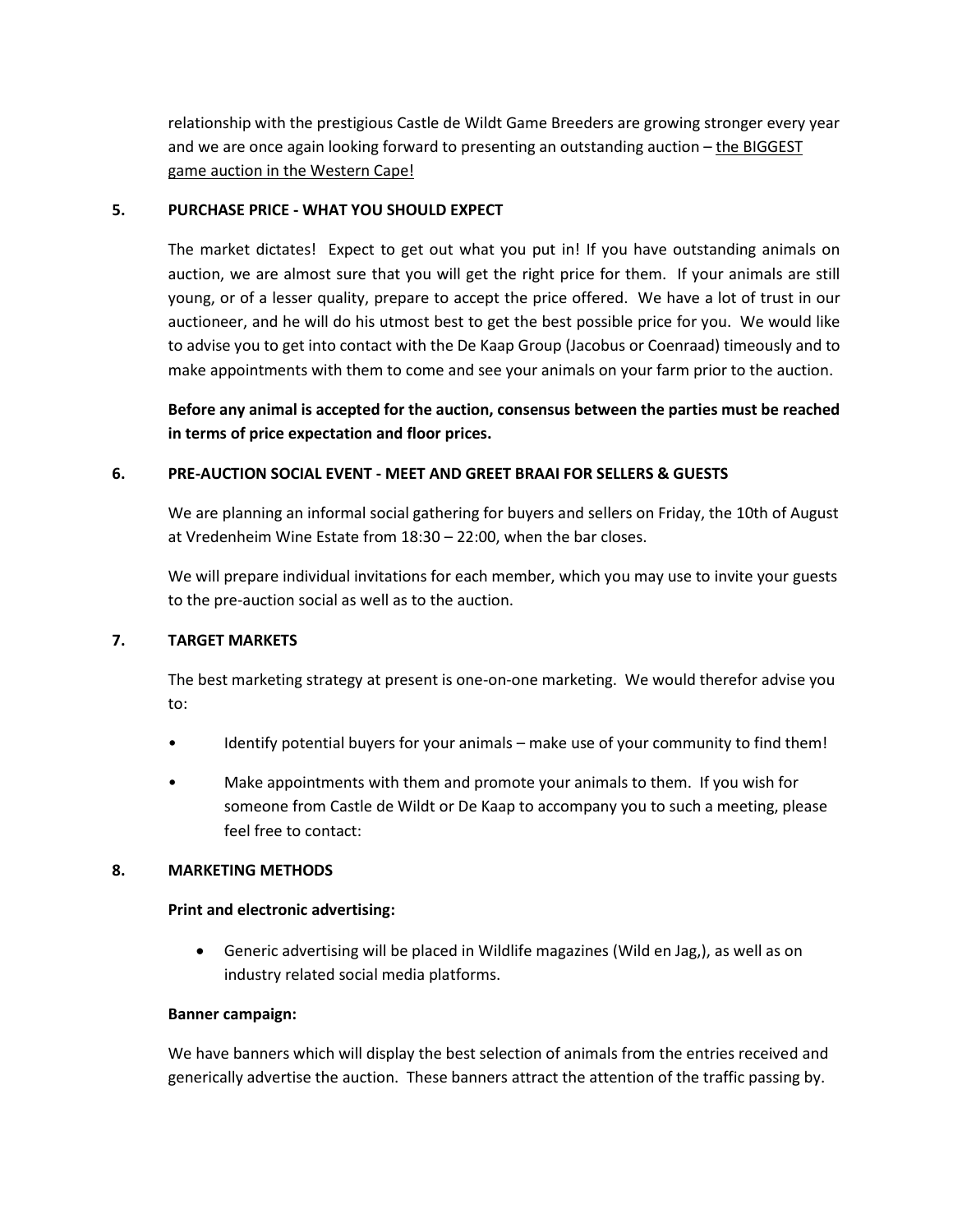### **E-Alerts:**

• We use the MAILCHIMP system for mass marketing to the industry. All the Mailchimp marketing will be species based, not breeders based, and will go out on different weekdays, according to the database.

### **Personalize your own e-alerts.**

• We invite you to utilize this tool as well and to send personalized Mailchimp alerts to your own database. You are welcome to contact Essential Marketing who will assist in the design and graphic layout.

### **APP**

• We will have a dedicated APP for the auction. It is a very useful tool, and more and more persons are utilizing APPS because it is immediately available on your cellphone.

### **Website:**

• Pdf and online version of the auction catalogue will be posted to our websites, www.castledewildt.co.za, as well as www.dekaap.co.za and castledewildt.co.za. Please utilize these tools as well to market your animals to potential buyers.

If you have your own web, we will gladly send the links to you to link them to your web as well.

## **Facebook:**

• A lot of our marketing will be driven from the Facebook platform. Please "ask to join" our pages (Castle de Wildt and De Kaap) and share the images which we post on your own Facebook profiles. The more we share, the wider we can distribute the message.

## **Personalized stationery:**

• Each breeder will receive a personalized e-signature which we kindly request you include on your e-mail. If you are not sure how to attach an e-signature to your e-mail, you are welcome to phone us, and we will gladly assist you.

## **9. IMPORTANT DEADLINE DATES**

- Final footage must reach us no later than 29 June 2018. All information must be submitted, including your ORIGINAL logo, 3 professionally taken high res photos of each of your animals and as much information about your animal as possible.
- We are going into print on 23<sup>rd</sup> of July 2018 changes cannot be accepted after the 25th of July 2018.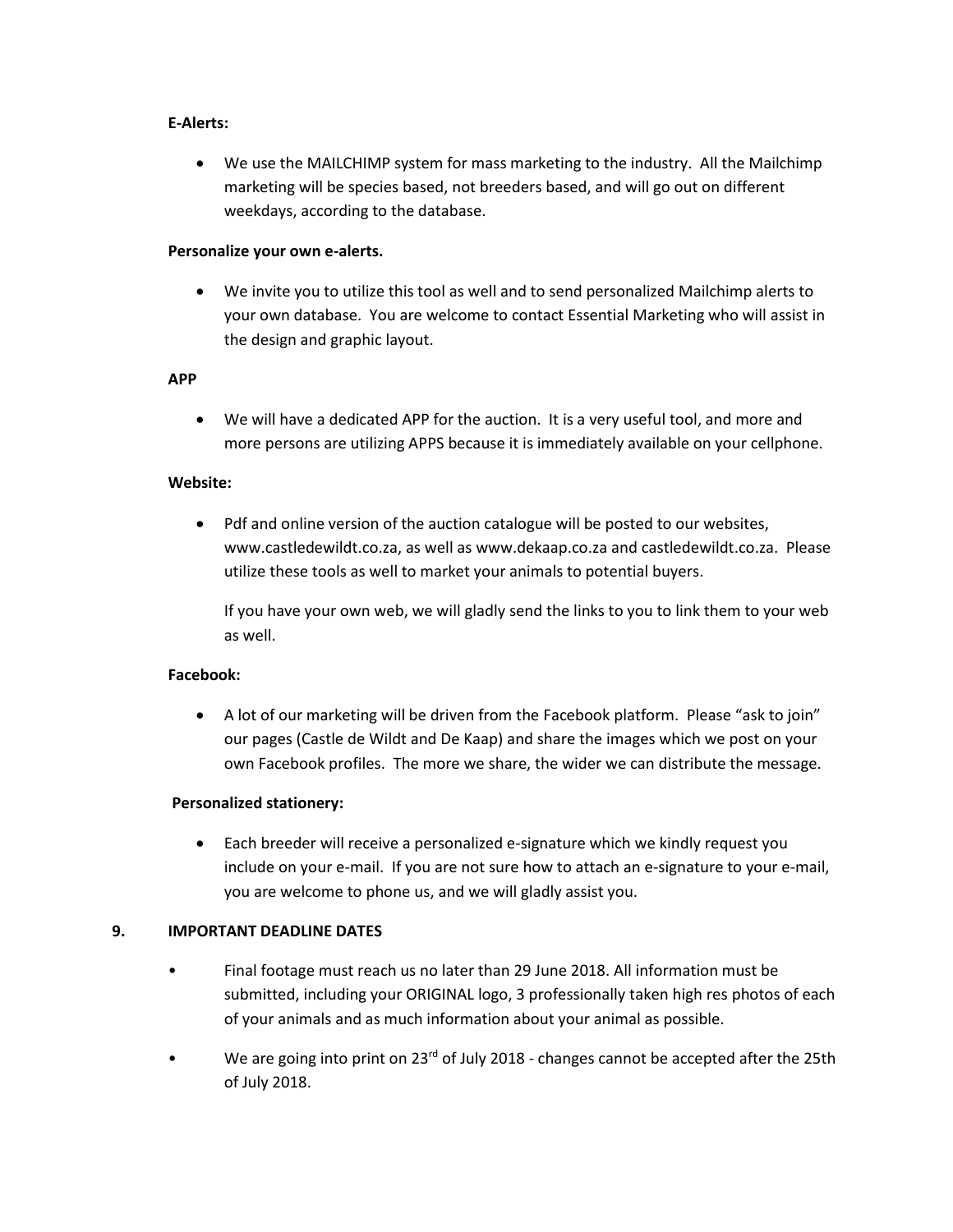- Logo the one you had had created originally  $-$  either in a vector format or a high res pdf.
- Try and provide 3 photos of each animal on auction in high res.
- Do you need a photographer? (own cost) Contact Jacobus Griessel (082 822 9497)

# **10. AUCTION SHIRTS**

Essential Marketing can assist you with the supply of shirts worn by the Breeders and Guest Breeders. Your own logo is embroidered on the left front pocket, together with the De Kaap logo on the right front pocket, and the Castle de Wildt logo middle back and on both sleeves.

The cost of the shirts depends on size and number of stitches for your logo. You may also choose between a short sleeve and long sleeve shirt. Please call Essential Marketing on (014) 736 4653, and you will be supplied with a customized quote based on your needs.

# **11. LOGISTICS**

- Capturing and delivering of all animals are arranged between die buyer and seller.
- Capturing and delivery services are available from either Jacobus Griessel or Doc Doempies Triegaardt at an additional cost.
- Please contact them well in advance to book your capture date, since helicopters and the vet must be booked long in advance.
- Ensure that the **wildlife records for stepping up and stepping down** are completed in triplicate and accompanies your animals when delivered. For your convenience, these forms are available from our website www.dekaapwildbedryf.co.za.
- No delivery will be made unless the full outstanding balance is settled.
	- All delivery must be completed within 30 days from the date of permit. We will endeavor to have a representative of Cape Nature present on the day of auction to assist you with your permits.
- Any special arrangements outside of the above must be concluded between the buyer and seller in writing and a copy thereof must be mailed to Jacobus Griessel at [dekaapwild@gmail.com.](mailto:dekaapwild@gmail.com)

# **12. COMMISSION**

The auction commission is 12%. The auction commission is related to the auction turnover. **It is therefore in the interest of everyone to market as hard as you can, because the higher the auction turnover the lower the commission bracket.**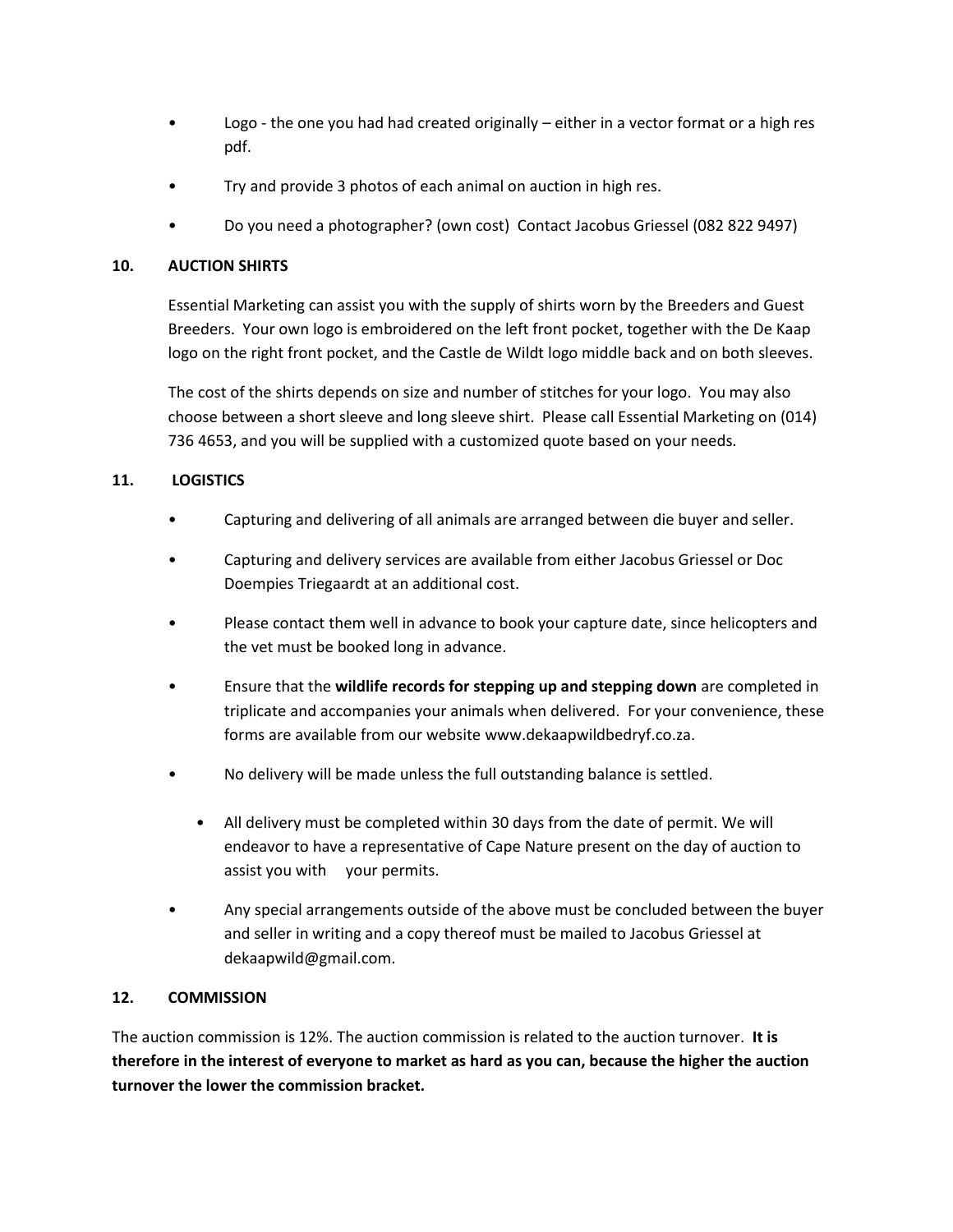• Our forecast for the auction is that turnover will be between R 5M and R 7M, the commission is in the 12% bracket.

## **The commission includes:**

- Auctioneer commission.
- Auctioneer cost, spotters and finances
- Marketing and media (all the adverts in magazines, marketing fees, etc.).
- Auction presentation, venue, screens and audiovisual.
- Snacks and beverages served at tables during auction.
- Catalogue, flyers, banners etc.

## **13. COMMISSION ON UNSOLD LOTS:**

## **The auction commission payable on all unsold lots are as follows:**

- Commission for unsold lots with a lot reserve price value of between R0 R49 999 will be 12%.
- Commission for unsold lots with a lot reserve price value of between R 50 000 and R 100 000 will be R 8000.00
- Commission for unsold lots with a lot reserve price value of R 100 000.00 upwards will be 7,5%
- **We would like to advise you to do some homework, contact the auctioneer Niel Swart for assistance in appraising a realistic market related value to your animal.**

## **The auction commission excludes:**

- Any delivery of animals or insurance costs.
- Photographer/videographer
- Auction shirts
- Vet's and/or helicopter costs for capturing and delivery.

## **14. INSURANCE**

Own insurance can be arranged by an insurance company or your own choice. We do recommend that you insure your animals.

#### **15. STEP UP ARRANGEMENTS**

- Please ensure that the following documents and items accompany your animals when being delivered:
	- o DNA certificate or a DNA hair sample (ask your vet)
	- o Lab verification of parentage (compulsory where guaranteed)
	- o Animal information document (as referred to in point 18)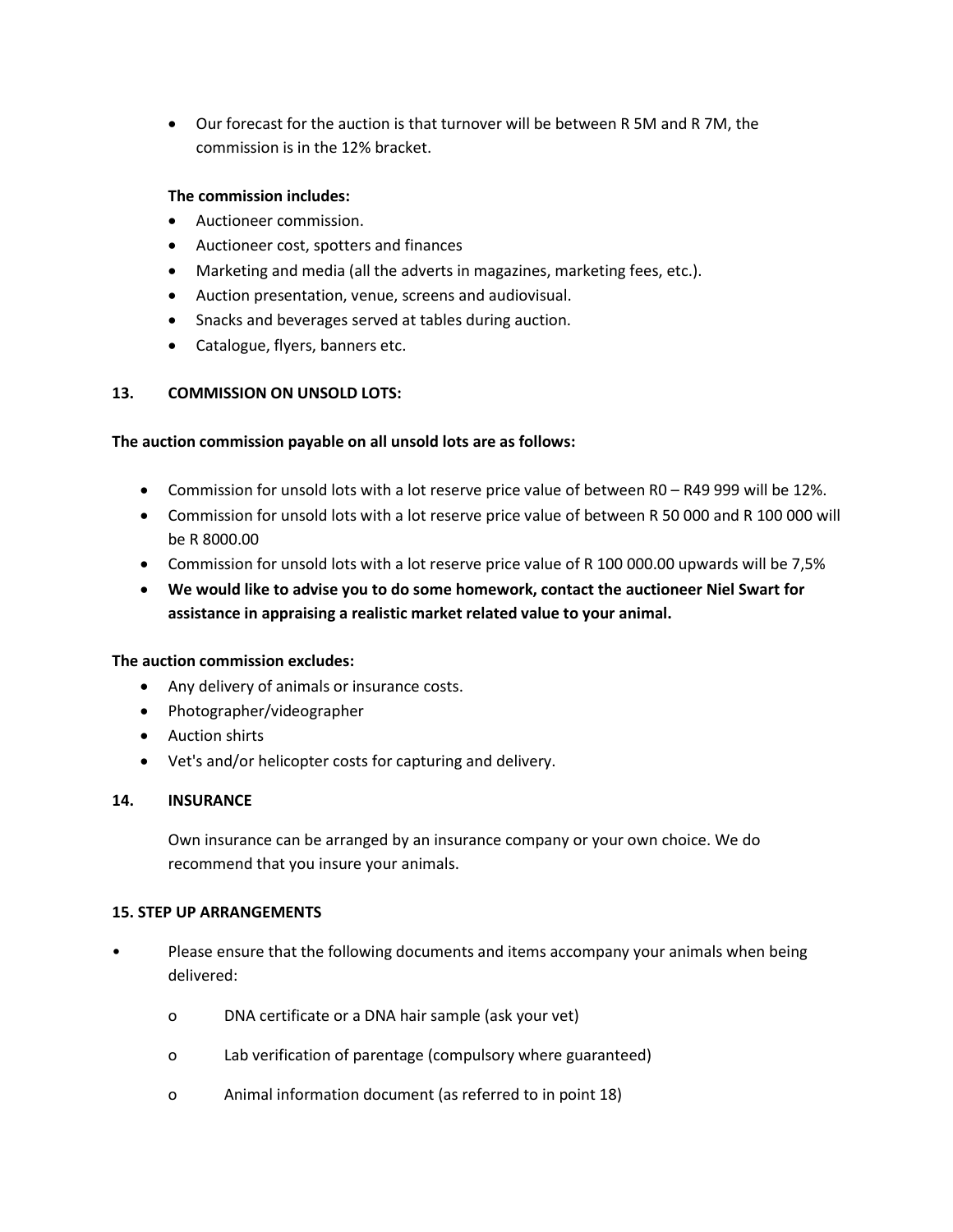- o We suggest that you take a blood sample of the animal when captured and keep it with you for your own records. Ask your vet for more information.
- Please ensure that animals are identified correctly per compartment to assist with easy offloading.
- Mr Craig Shepstone may be contacted about related stress factors such as food supply. It is very important that animals adapt to new circumstance, since it is where most losses are experienced.
- **Compulsory**: Where animals are guaranteed, a full Vets report must accompany your animals when delivered.

## **16. TRANSPORT PERMITS**

Cape Nature will be available on the day of auction - please ensure you get the appropriate information regarding translocation legislation from them.

## **17. CAPE NATURE FENCING POLICY ET AL**

A copy is available from our website on www.dekaapwildbedryf.co.za.

## **18. CONTACT PERSONS:**

## **DE KAAP:**

- Jacobus Griessel 082 822 9497 dekaapwild@gmail.com
- Coenraad Bezuidenhout 082 412 5039 coenraad@vredenheim.co.za
- Carl Vos 082 467 1807 [carlvos@icloud.com](mailto:carlvos@icloud.com)

## **CASTLE DE WILDT:**

- **Office:**
- Dione Scheepers 071 6577178

## **Management:**

- Johan Oosthuizen CEO: 082 456 7892 | johan@lbgh.co.za
- Leon Botha Marketing Manager: 082 928 3579 [| leon@lbgh.co.za](mailto:leon@lbgh.co.za)
- Niel Swart Auctioneer: 082 554 3070 | [dds@telkomsa.net](mailto:dds@telkomsa.net)
- Carl Vos Marketer : 082 467 1807 | calrvos@icloud.com

## **ESSENTIAL MARKETING – MARKETING, SOCIAL MEDIA, CATALOGUE LAYOUT AND PRINTING**

- Engeline Gericke 014 736 4653| engeline@essentialmarketing.co.za
- Adel Oosthuizen 014 736 4653 | adel@essentialmarketing.co.za
- Jolene Labuschagne 014 736 4653 | admin@essentialmarketing.co.za